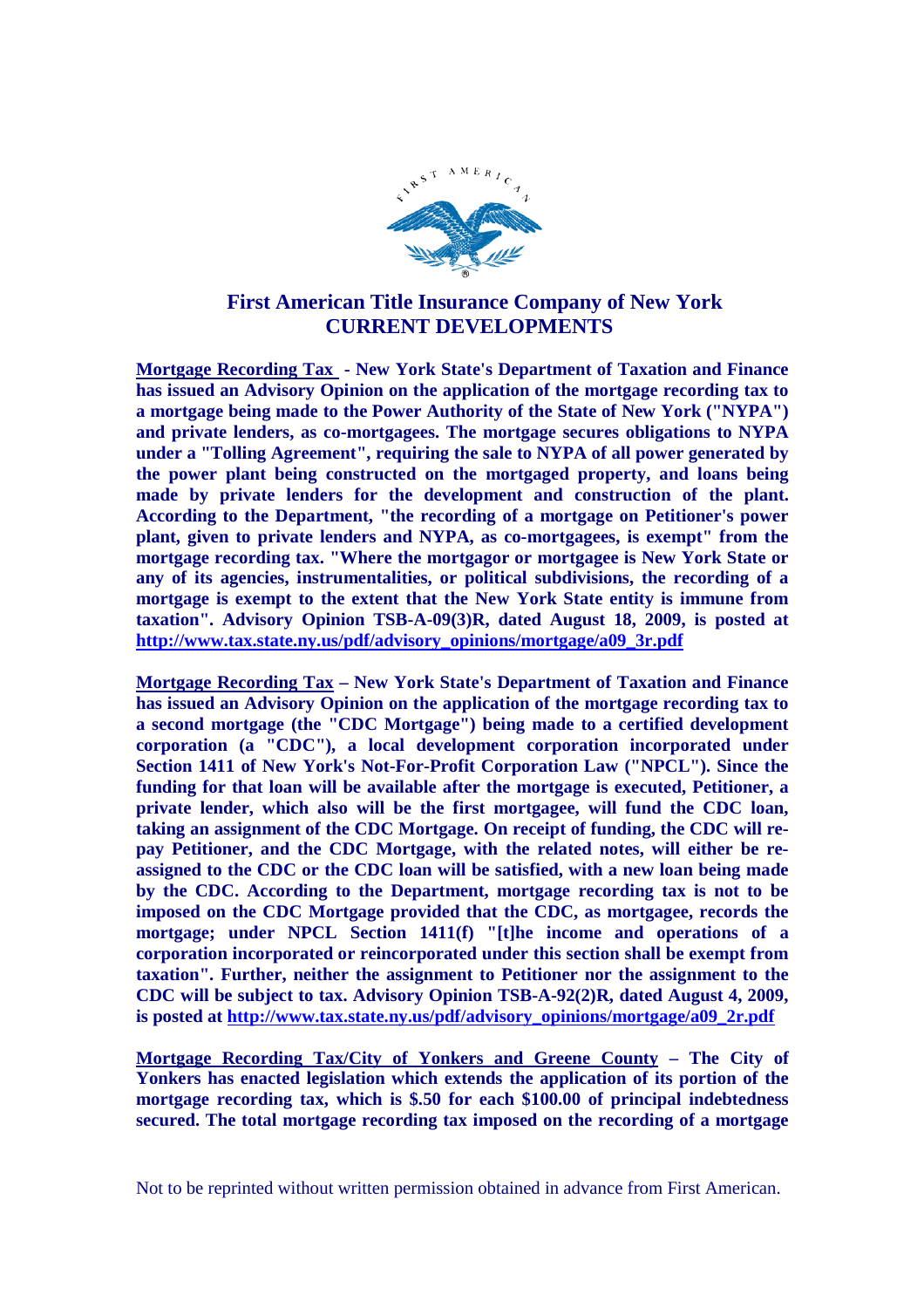**on property located in the City of Yonkers will therefore continue to be \$1.80 for each \$100.00 of principal indebtedness secured.**

**Greene County has elected to impose a County recording tax of \$.50 for each \$100.00 secured by a mortgage on property located in that County effective as to mortgages recorded on and after October 1, 2009. The total mortgage tax imposed on the recording of a mortgage on property located in Greene County will, as of October 1, be \$1.25 for each \$100.00 of principal indebtedness secured.**

**See http://www.tax.state.ny.us/pdf/memos/mortgage/m09\_2r.pdf, as to the City of Yonkers and http://www.tax.state.ny.us/pdf/memos/mortgage/m09\_3r.pdf, as to Greene County.**

**An updated Form MT-15 ("Mortgage Recording Tax Return") reflecting the increase in the mortgage tax rate in Greene County, will be posted to the New York State Department of Taxation and Finance's web site (www.nystax.gov) on or about October 1, 2009. Form MT-15 is used to compute the mortgage recording tax due when the mortgaged real property is located in more than one locality, and the localities where the property is located impose the mortgage recording tax at different rates.**

**Mortgage Recording Tax/New York State Transfer Tax – The New York State Department of Taxation and Finance has announced that the interest rate to be charged for the period October 1, 2009 - December 31, 2009 on late payments and assessments of mortgage recording tax and the State's Real Estate Transfer Tax will be 8% per annum, compounded daily. The interest rate to be paid on refunds of those taxes will be 3% per annum, compounded daily. The interest rates are published at http://www.tax.state.ny.us/press/2009/int0809.htm.**

**Powers of Attorney/Tax Matters - The New York State Department of Taxation and Finance has issued new forms of power of attorney that comply with the requirements of Chapter 644 of the Laws of 2008. The forms may be used in connection with tax matters before the Department and the New York City Department of Finance. POA-1 ("Power of Attorney"), POA-1-IND ("Power of Attorney for Individuals"), and instructions, and the Department's Notice (N-09-17) as to the new forms are posted at:**

**http://www.tax.state.ny.us/pdf/notices/n09\_17.pdf http://www.tax.state.ny.us/pdf/current\_forms/misc/poa1.pdf http://www.tax.state.ny.us/pdf/current\_forms/misc/poa1\_ind.pdf**

**The State Department of Taxation and Finance and New York City's Finance Department have informally advised as follows: For the State, one of the two forms just issued by the Department, as applicable, will be required to be submitted when a Combined Real Estate Transfer Tax Return, Credit Line Mortgage Certificate, and Certification of Exemption from the Payment of Estimated Personal Income**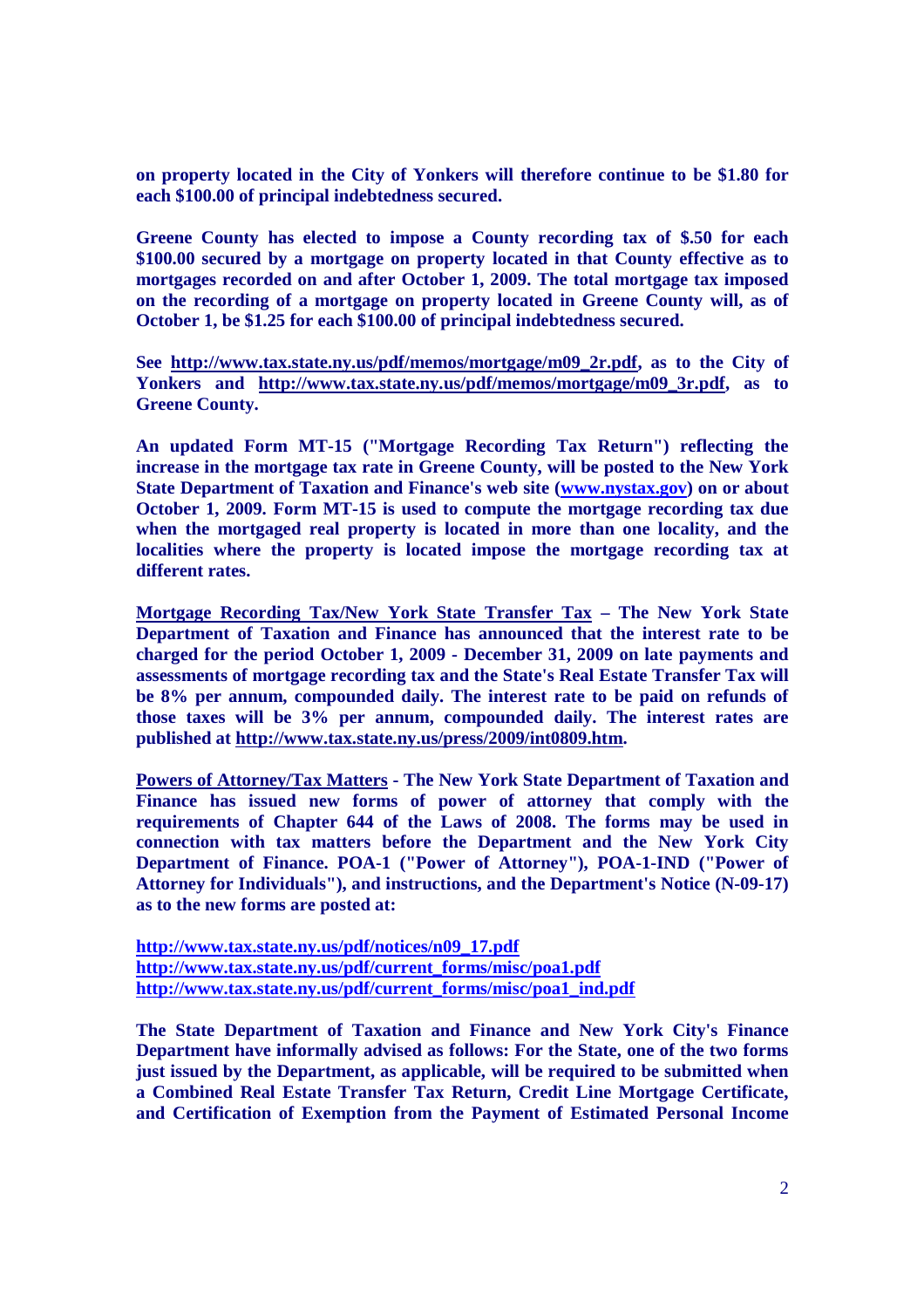**Tax ("TP-584") is being executed by an attorney-in-fact. The City will accept a Real Property Transfer Tax Return (NYC-RPT") executed pursuant to a power of attorney which is either (i) the applicable form of power of attorney issued by the State Department of Taxation and Finance, (ii) the prior form of statutory short form of power of attorney if executed on or before August 31, 2009, (iii) the new statutory short form if executed on or after September 1, 2009, or (iv) a nonstatutory power executed as required by Chapter 644 of the Laws of 2008 on or after September 1, 2009.**

**Title Insurance/New York Policy Endorsements – The Fairway Endorsement filed with the New York State Insurance Department by the Title Insurance Rate Service Association ("TIRSA") was withdrawn effective July 31, 2009 and can no longer accompany an Owner's Policy issued on or after that date. The Fairway Endorsement, in effect, assured the Insured that the transfer of an interest in the Insured under an Owner's Policy will not be deemed to create a new entity, which new entity would not entitled to the benefits of the Policy. With the expansion of the definition of an "Insured" in the Conditions of the ALTA 2006 Owner's Policy to include "successors to an insured by…reorganization", this Endorsement was deemed unnecessary.**

**Effective August 15, 2009, a new TIRSA Mezzanine Financing Endorsement replaced the prior TIRSA Mezzanine Financing Endorsement (5/1/07). The new form tracks the text of ALTA Endorsement 16-06 (Mezzanine Financing). The prior form of the Endorsement may not accompany an Owner's Policy issued on or after August 15.**

**The charge for the TIRSA Mezzanine Financing Endorsement is no longer required to be computed based on the full amount of the Owner's policy of which the endorsement is a part. The amount of the coverage to be afforded under the new Endorsement will be the amount of the mezzanine loan, to be inserted in the first paragraph of the Endorsement. A rate of twenty percent of the Owner's Policy rate based on the amount of the Mezzanine Loan applies, instead of thirty percent of the Owner's rate based on the amount of the Policy. The new Mezzanine Financing Endorsement may be appended to a previously issued Owner's Policy.**

**The new Mezzanine Financing Endorsement is posted on First American's web site at http://www.firstamny.com/doc/848.pdf.**

**Transfer Tax/City of Peekskill – Chapter 228 of the Laws of 2009, signed into law on July 16, 2009, authorizes the City of Peekskill to enact a local law imposing a local deed transfer tax at a rate not to exceed 1% of consideration payable on the transfer of real property within the City. The City is authorized to allow a deduction for preexisting liens and an exemption in an amount not to exceed \$100,000.00 of consideration. Conveyances made pursuant to contracts executed prior to September 1, 2007 will be exempt. See http://assembly.state.ny.us/leg/?bn=A07252.**